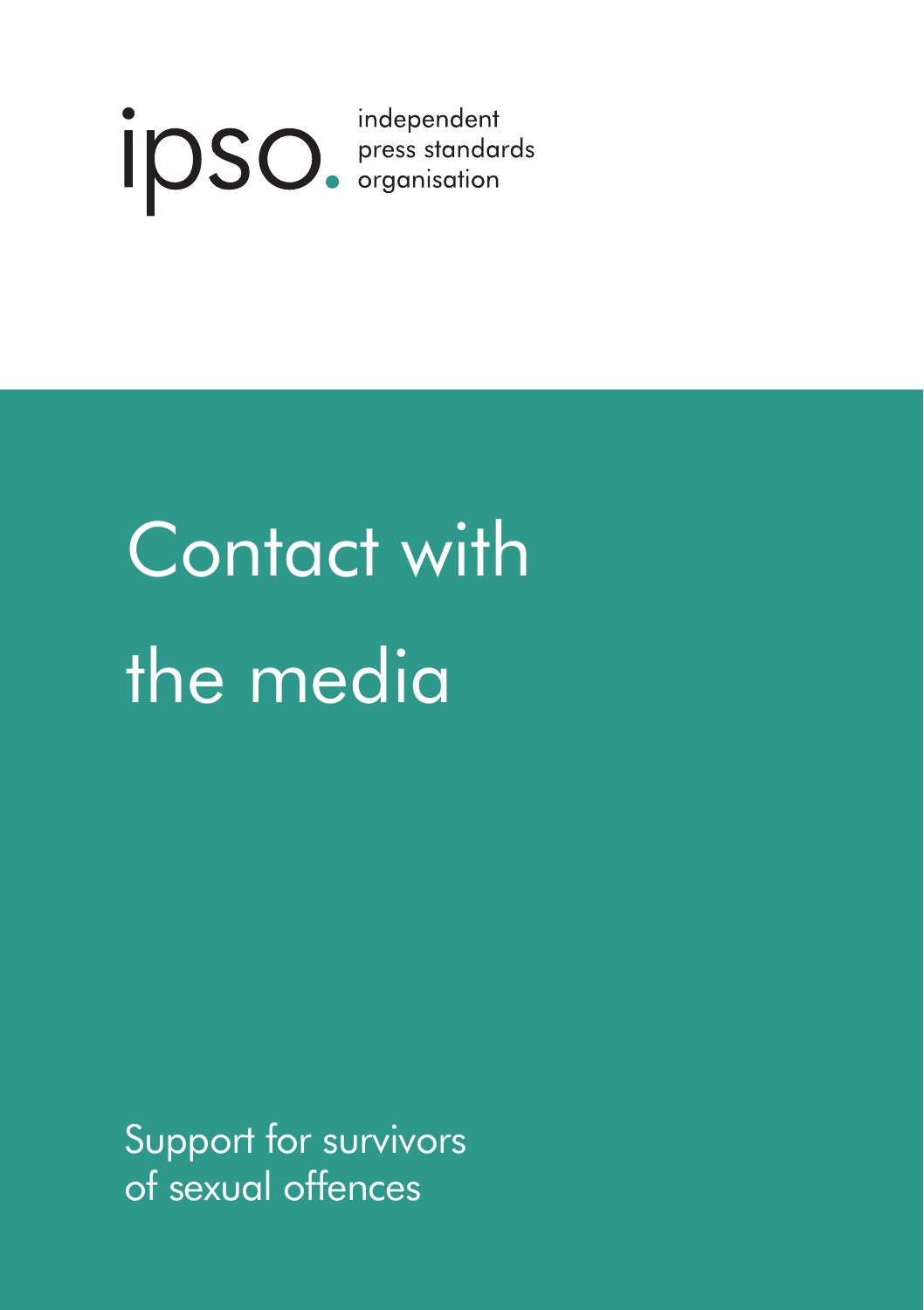### How we can help and about this guidance

We are the Independent Press Standards Organisation (IPSO), the independent regulator of most of the UK's newspapers and magazines.

We protect individual rights, uphold high standards of journalism and help to maintain freedom of expression for the press.

> Website: www.ipso.co.uk Email: inquiries@ipso.co.uk

If you need advice about the Editors' Code of Practice (the Code) or are concerned about a story or a journalist's behaviour, you can contact us on 0300 123 2220. In an emergency after hours or at the weekend, you can also contact us using our emergency 24-hour advice service on 07799 903929.

Our staff are also able to help you to deal with urgent harassment issues. They will talk about your concerns and can give practical advice and guidance. In some cases we can send out a notice which will allow you to pass on a specific request to the industry (for example, to stop phoning you) or concerns about the future publication of material which might break the Code.

If you want to make a complaint, you will need to do this in writing, either on our website (www.ipso.co.uk/make-a-complaint) or by emailing inquiries@ipso.co.uk.

This information is for people who are survivors of sexual offences. It covers the rules the press should follow when reporting on sexual offences and can help you to decide whether or not you want to speak to the press.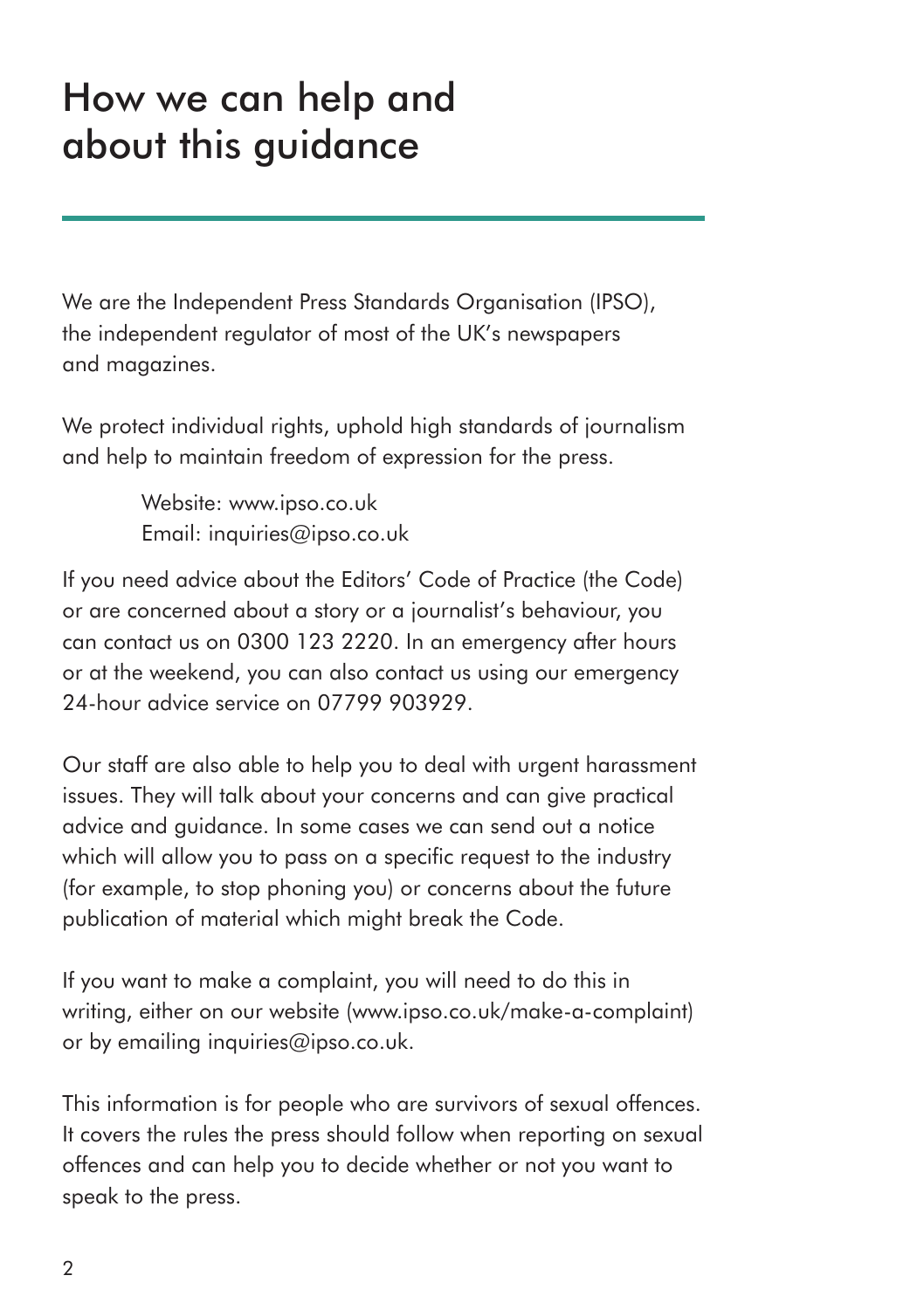If you are a survivor, you might come into contact with a journalist in one or more of these situations.

- If a journalist is reporting on a court case you are involved with
- If a journalist approaches you for an interview.
- If you speak to a journalist as part of a campaign you are involved in.

Sexual offences are, by their nature, extremely sensitive. You may want to speak to the media about your experiences, to raise awareness or to help other survivors. Or you may choose not to speak to the media. This information will help you in either of these circumstances.

The Code, which we enforce, refers to 'victims' of sexual offences because it is mainly focused on legal proceedings where this terminology is used. We recognise that the language used to describe these matters is important so we have chosen to use the term 'survivors' or 'you'.

#### The main points:

- Survivors of sexual offences are given lifelong anonymity in relation to reporting those offences. (In other words, your identity will not be revealed.)
- You may be asked by a journalist whether you want to be interviewed about your experiences. You can choose whether or not you speak to the media and, if so, when.
- If your case ends up in court, journalists are allowed to go and can report anything which is said or given as evidence in open court, apart from information which might identify you.
- Journalists are allowed to choose what information they report and do not have to report everything which has been said, but the information they report must be accurate.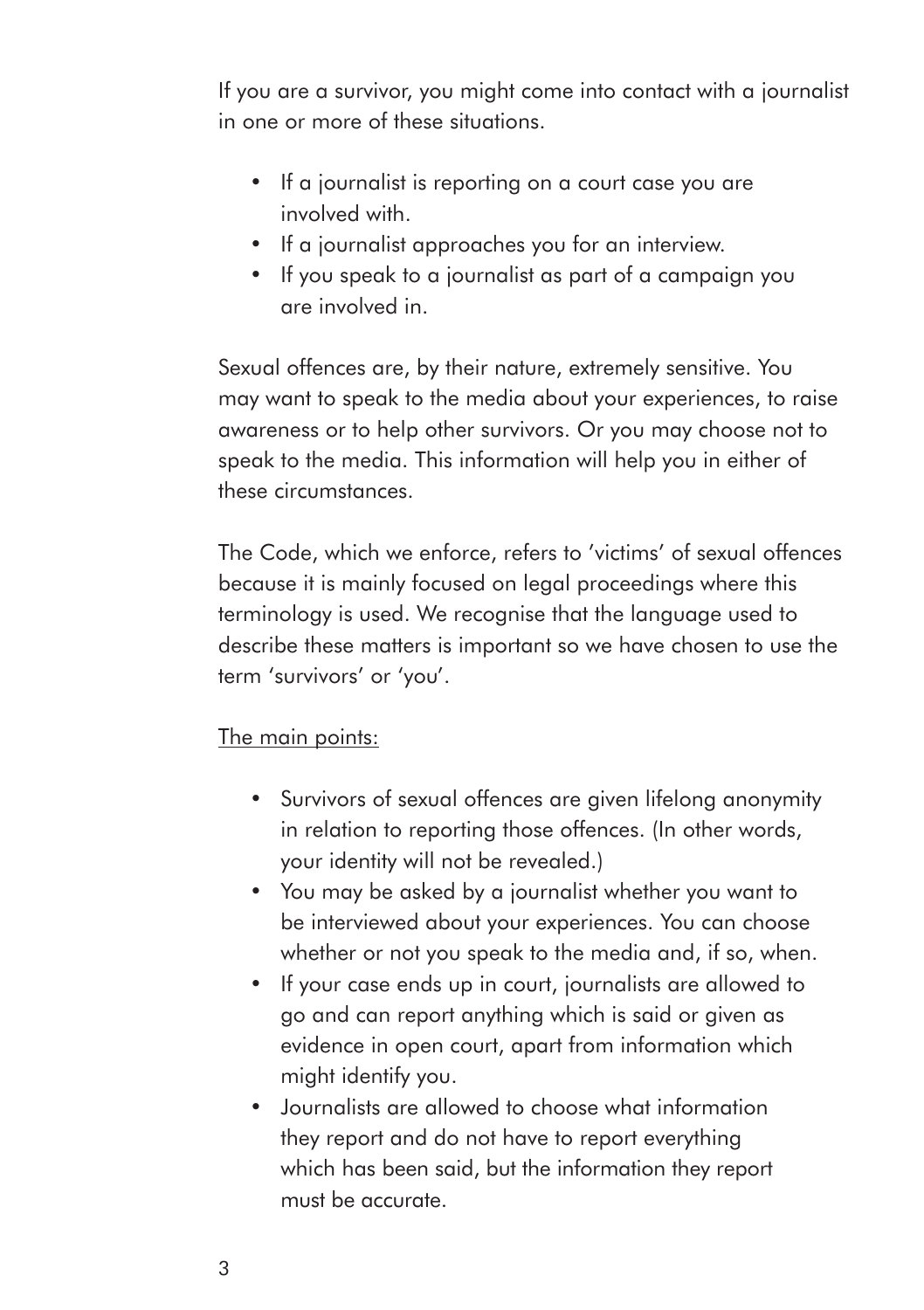# Anonymity for survivors of sexual offences

We know that being anonymous can be extremely important to survivors of sexual offences. The law gives you lifelong anonymity in media reports about these crimes and any resulting prosecutions. This means that in most circumstances you cannot be identified as a survivor. The law is slightly different in Scotland.

A survivor has the right to be anonymous from the moment that they or someone else makes an allegation of a sexual offence. Editors of newspapers or magazines can face criminal prosecution for naming survivors.

The Code follows the law closely and bans journalists from identifying or publishing information which might identify a survivor of a sexual assault. The types of information which might identify you include personal details, such as your name or age, as well as information about the alleged crime, such as the relationship between you and the defendant (if any).

If you are an adult survivor, in extremely rare circumstances a journalist can identify you if they have a very good reason to publish that information and they are legally free to publish it, for example, if the journalist was reporting separate court proceedings such as a prosecution for wasting police time.

If you are 16 or under and are a survivor or witness in a case involving sexual offences, a journalist cannot identify you even if they are legally free to do so.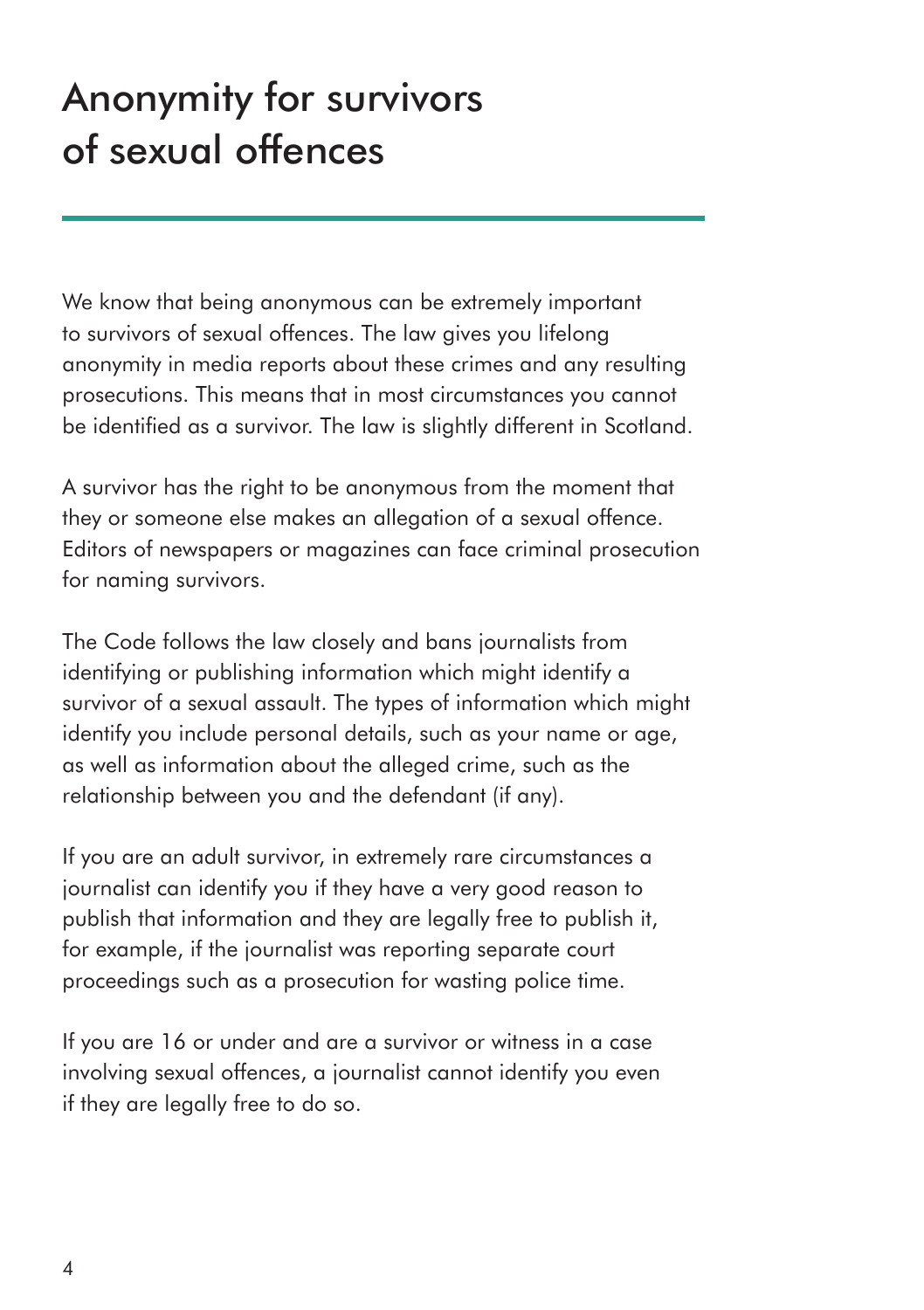## Waiving anonymity

If you want to speak to a journalist about your experiences, you could choose to do so anonymously or you could choose to waive your right to anonymity (in other words, make public that you are a survivor of sexual offences).

Only adult survivors can choose to waive their right to anonymity and you do not have to waive your anonymity to speak to a journalist.

Choosing to waive anonymity is a serious decision, as that means that the public will know you are a survivor of sexual offences. However, choosing to go public with your experience can be very powerful and can help other people with similar experiences to talk about what happened to them.

You should consider carefully whether or not you want to waive your right to anonymity. Before you do so, you may want to get advice from a lawyer, or from an organisation that supports survivors.

If you decide to waive your anonymity, you will need to do so in writing to the journalist who is interviewing you.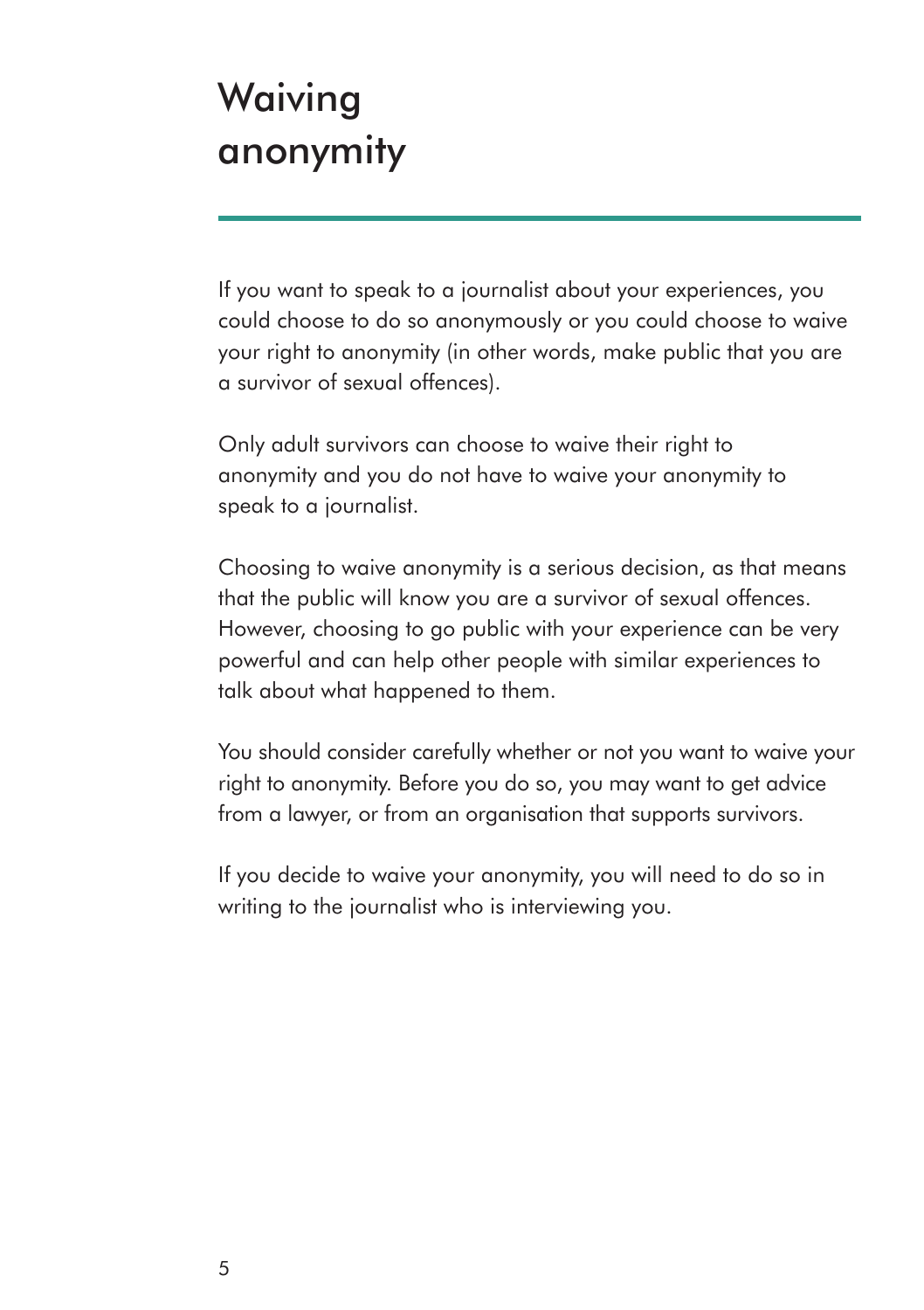## Court reporting of sexual offences

#### What might happen if my case ends up in court?

It is possible that a journalist may come to listen to the trial. If this happens, the journalist can:

- attend one or more days of the trial;
- approach you to ask if you want to be interviewed; and
- publish an article (or articles) about your case.

In nearly all cases, a journalist cannot publish anything which identifies you or might be likely to lead to your identification as a survivor.

#### What do journalists do in court?

A reporter will take notes recording the trial to make sure that their reports are accurate.

When journalists are present in court, this will mean that they have access to information that is not widely available to members of the public, including the identities of the survivors. It is important that they have this information so that they can hold the courts to account and make sure that what happens is reported on accurately.

A journalist may ask you to comment on the trial. Journalists must make contact appropriately and in a way which protects your right to anonymity. You can decide whether or not you want to speak to the journalist.

#### What could a journalist publish about a trial?

Generally, newspapers are allowed to publish:

• anything that has been said in open court or used as evidence, including testimony given by either a witness or a defendant;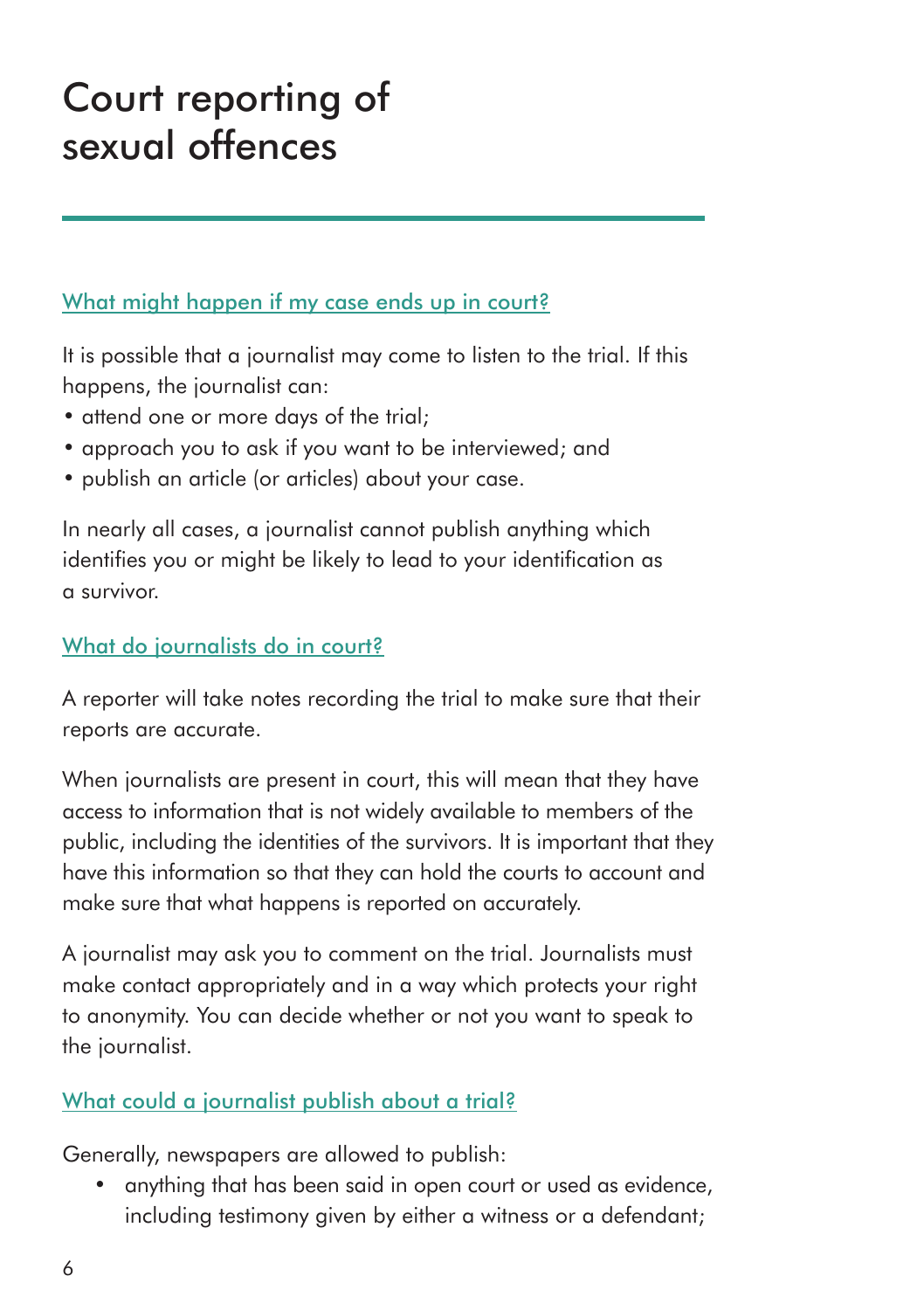- the name, age or address of the defendant or witnesses in a court case; and
- photos of anyone involved in a court case, including photos taken by a photographer or photos from an open social media profile.

Journalists must still make sure they do not publish anything which identifies you or might be likely to lead to your identification.

Sometimes people are upset because what they think is important is not included in a story, or because the journalist has published some upsetting information about the crimes. Journalists can choose what is and is not included in an article and may leave out details because they are worried that publishing those details might identify a survivor. Journalists may decide to publish upsetting information because that information shows the severity of the crimes.

A newspaper may also not always report the outcome of a case which it has previously reported parts of. If part of the case has been reported but the outcome has not, you should contact the newspaper. After this, the newspaper should publish a report with the outcome of the case.

#### Where could the report about my trial be published?

Stories might be published at any point of the trial and may not cover the whole case. Publications might not always print a story with both the prosecution's and defence's arguments, particularly if they were heard on different days. However, a story or series of stories must not be significantly misleading.

Even if there is only one reporter in court, a story may appear in many different publications. This is because the reporter might work for an agency and may provide the story to several newspapers. In other cases, another publication might see the original story and also want to report the case.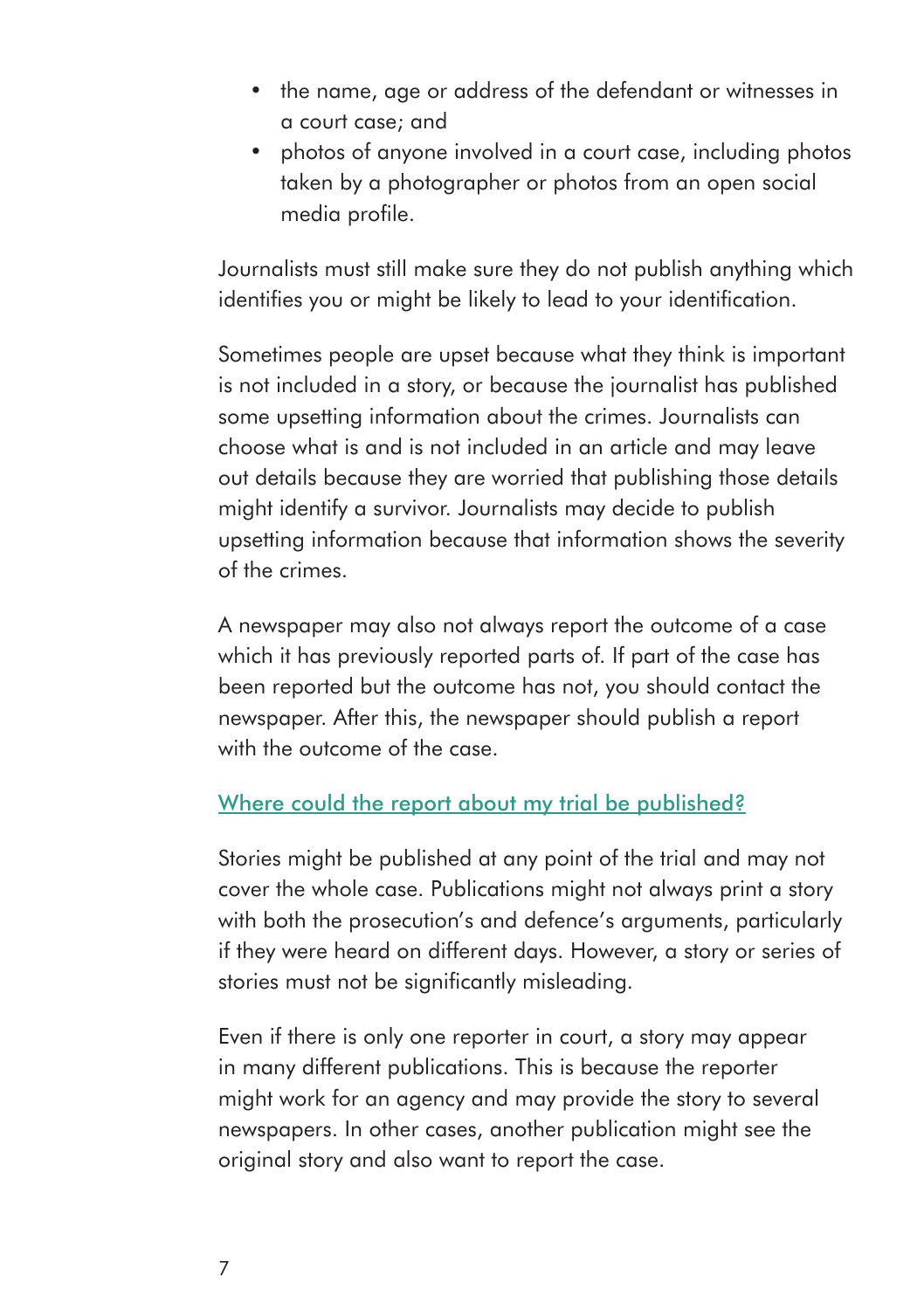### Talking about your experiences

You may want to speak about your experience either after the court proceedings have finished or at another time when you feel able. You can choose whether or not you speak to the media and, if you do, when you do.

It is common for journalists to want to speak to someone who they are writing a story about to make sure that what they are publishing is accurate.

#### What should I think about before I am interviewed?

Before you are interviewed you may want to think about the following.

- Where would you like the interview to take place? You may want to choose somewhere private where you feel safe.
- How you will make sure you have the support you need both during and after the interview.
- If you choose to be anonymous in the interview, which details you are happy for the journalists to publish.
- Whether you want to make your own recording of the interview.
- Whether you will want to see how your quotes will be presented before the article is published.

If you want to see how your quotes will be presented in the article before it is published, you should ask the journalist to agree to this before the interview. However, you should be aware that journalists do not have to do this, and it might not be possible.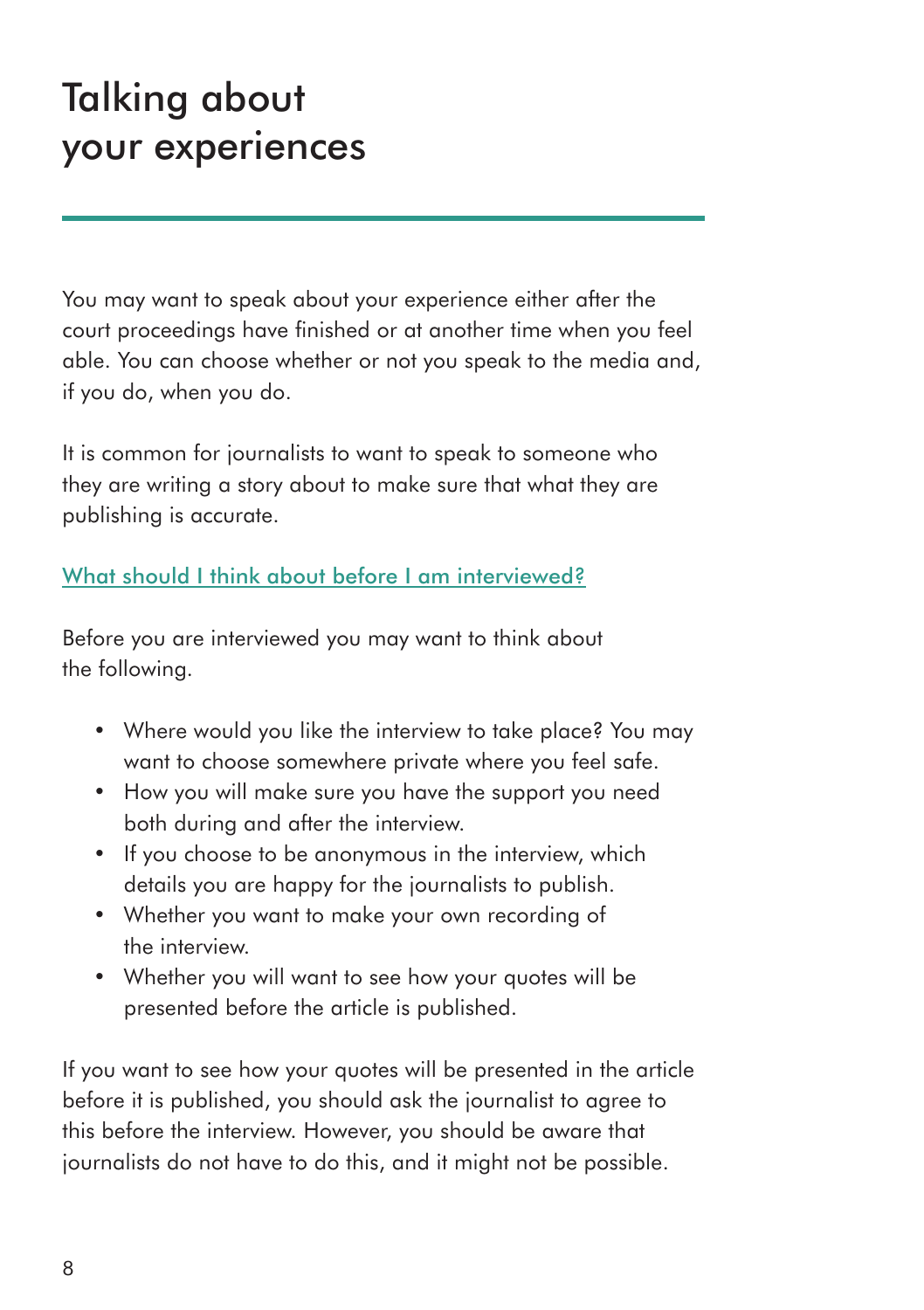#### What happens in an interview?

A journalist will ask you questions about your experience. You have the right to stop the interview at any point if you don't feel comfortable or to ask for a break.

Speaking about your experience can be empowering but you may also find it upsetting. You might want to bring a friend or family member to the interview with you or contact a support service after the interview.

You should make clear if you want to be anonymous in any articles written about your interview. If you are going to be anonymous, you may want to agree beforehand with the journalist which details can be included, so that you can be confident that nothing will be published which might identify you.

The journalist may take notes of what you are saying, or may make a recording. They do this to make sure that what you have said is accurately reported. You may want to record the interview or take your own notes as well.

#### What will happen to the information I give?

The journalist will decide whether or not to use the information you have provided in a story. They may not be able to tell you when the article they are writing will be published.

If you want to see how your quotes will be presented in the article before it is published, you should ask the journalist to agree to this before the interview.

Sometimes journalists may be able to show you what an article will look like when it is published, including any quotes that you have provided, to get your agreement before they publish it. This is called 'getting copy approval'. Journalists do not have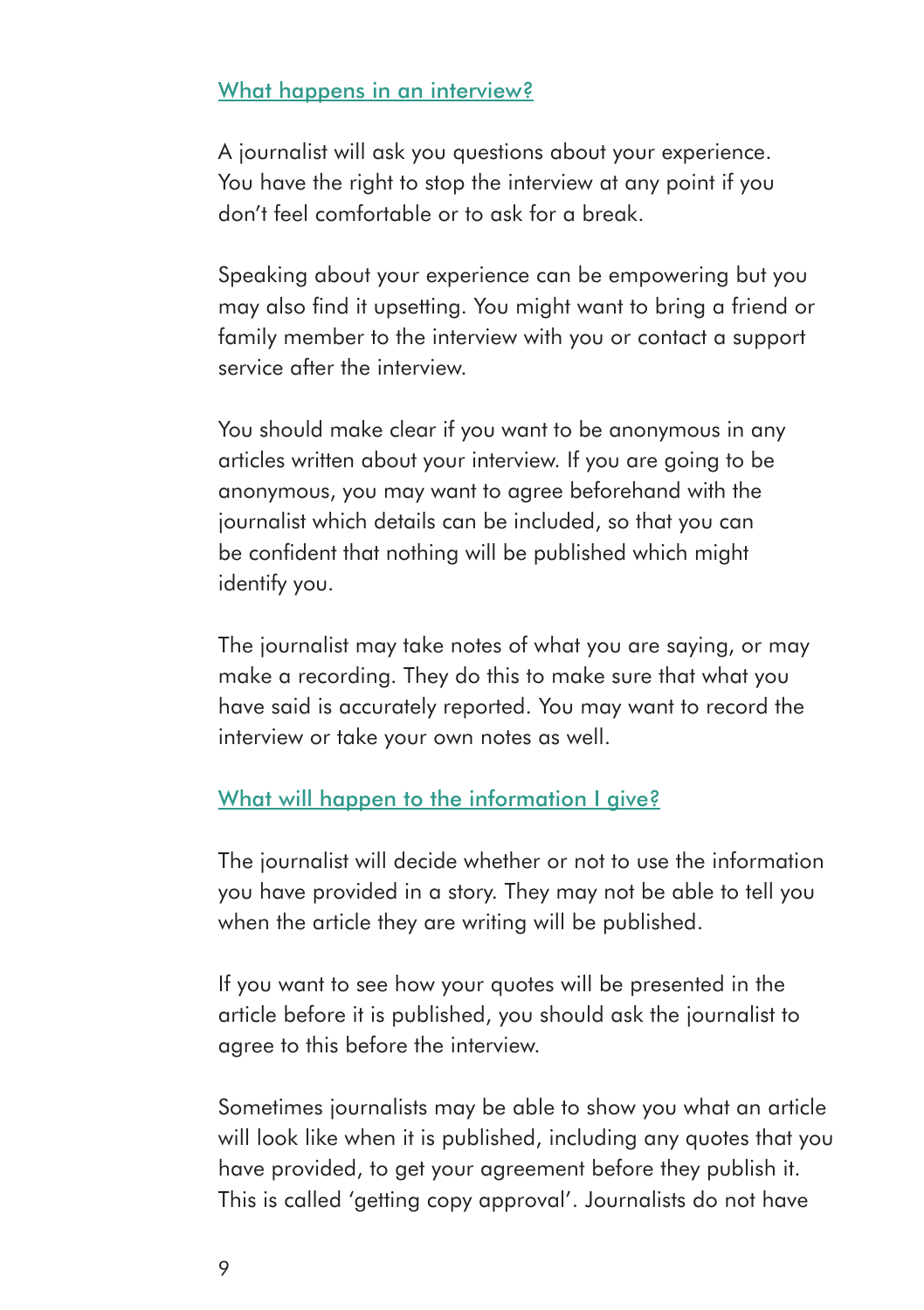to give you copy approval, and it is fairly uncommon. It is more likely if the story is going to be presented as being told by you. If you want copy approval, you should talk to the journalist about this before the interview.

When articles are published, they are given headlines which highlight certain parts of the story, often the most striking or dramatic parts. The headline is often not written by the journalist that you spoke to, but by someone else and it is unlikely that a newspaper or magazine would be able to tell you what it will be before the article is published.

You should be aware that even if you give an article to a print newspaper, it is likely that the article might also appear online, especially if the newspaper has an online version. The online version could be slightly different to the print version.

If an article is published, it is possible that other newspapers or magazines will also write about your experiences. They may choose to write that article in a way which is suitable for their readership.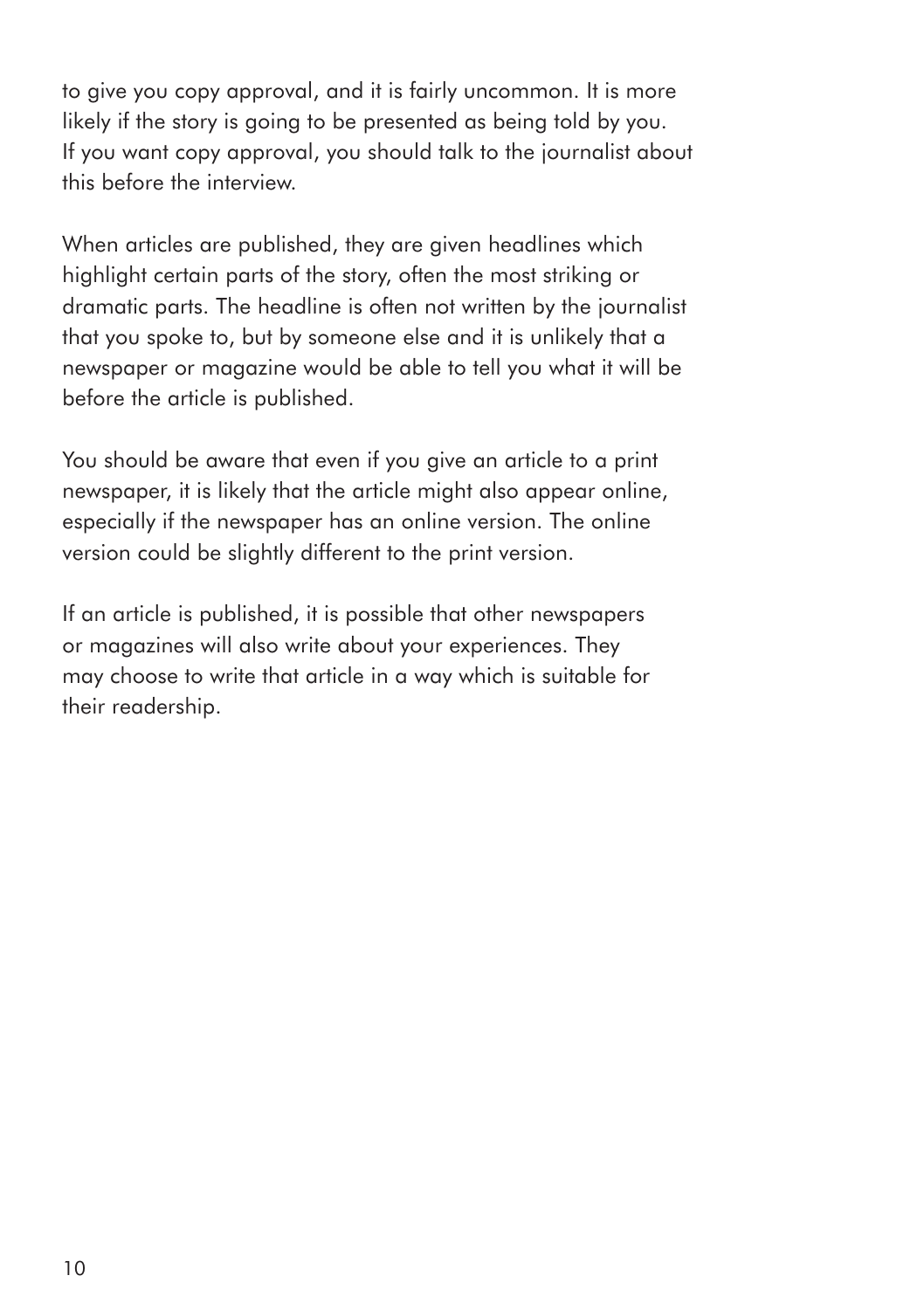# What if I am unhappy with the coverage?

If you have concerns about how your story has been covered, or about how the journalist behaved, you can contact us.

We can only consider complaints about newspapers or magazines (and their websites) which are our members.

If you want any advice on how to make a complaint, or if you want to see if a publication is one of our members, you can check our website or call us for advice.